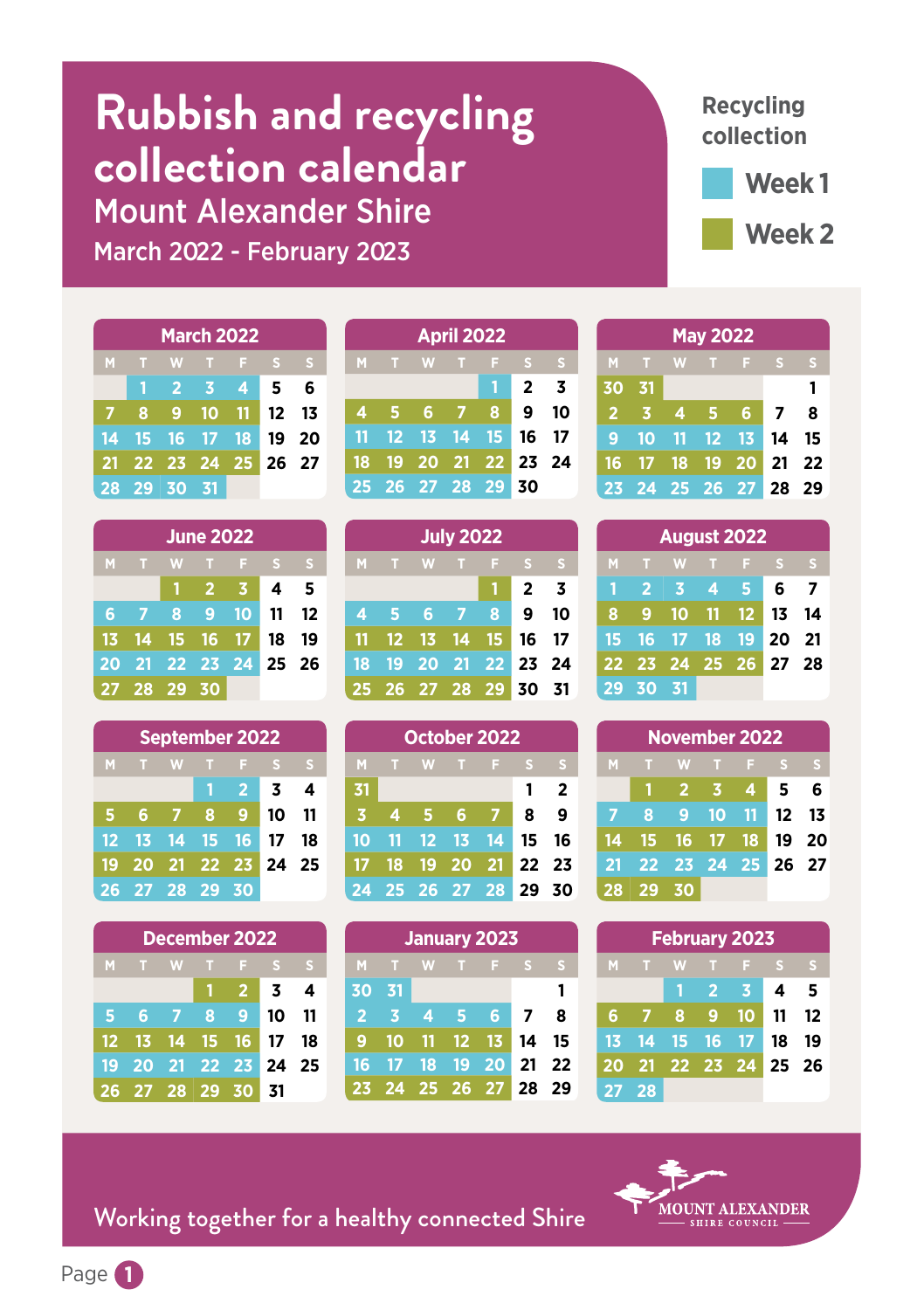#### **Mount Alexander Shire Council collection map**